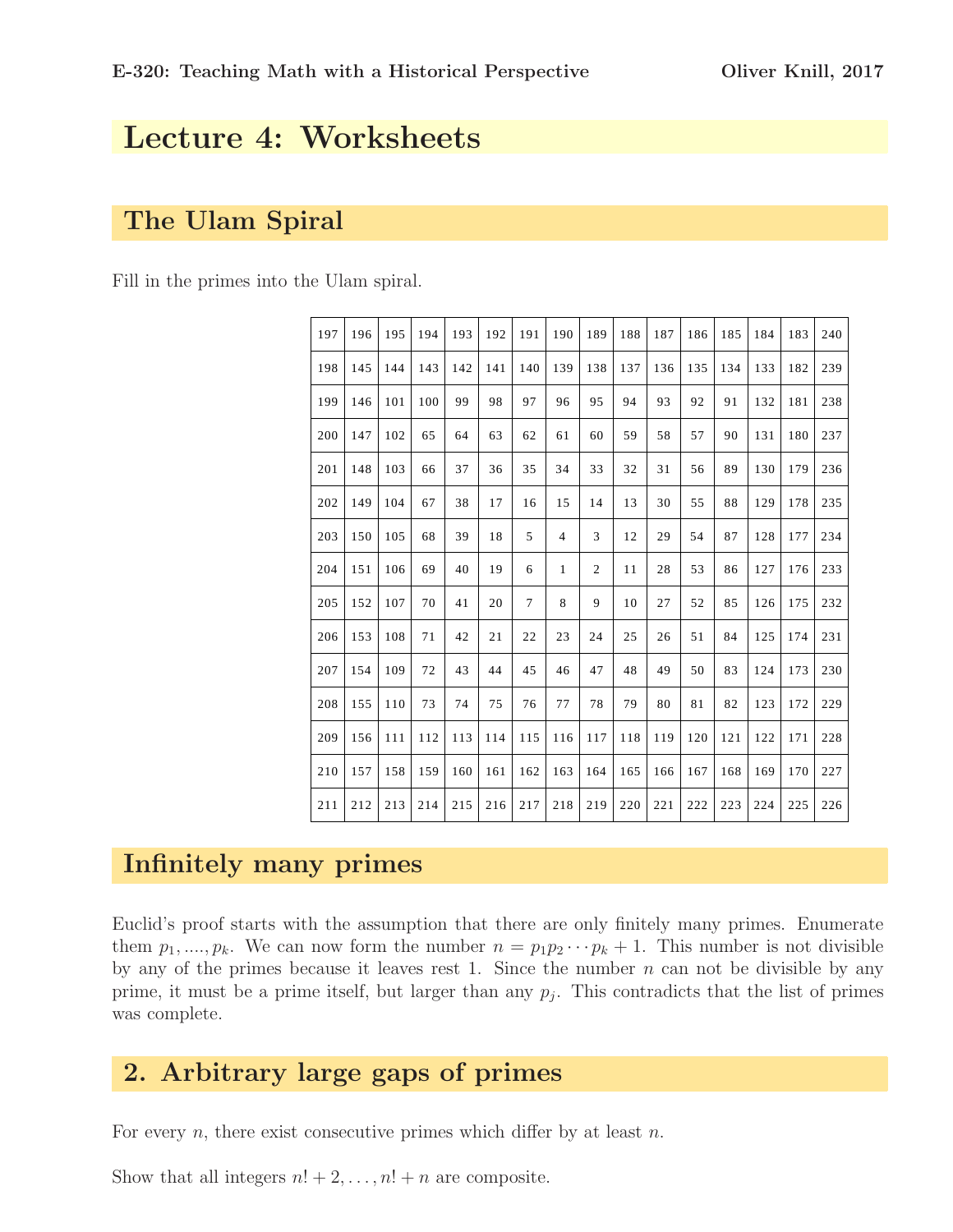# 2. Wilson's theorem

*n* is a prime if and only if  $(n - 1)! + 1$  is divisible by *n*.

The proof of the theorem has two directions:

If n is a prime, then the equation  $xy = 1 \text{ mod } n$  with different x, y has exactly one pair of solution. For  $x^2 = 1$ , there is only the solution 1, -1.



Wilson's theorem in the case  $p = 17$ . We find all pairs which multiply to 1 Like  $2 * 9 = 18, 3 * 6 =$  $18, 4 * 13 = 52, 8 * 15 = 120$  which all leave rest 1 when dividing by 17. Only the numbers 1 and  $-1$  do not pair. The product  $(n - 1)!$  multiplies all the numbers together and gives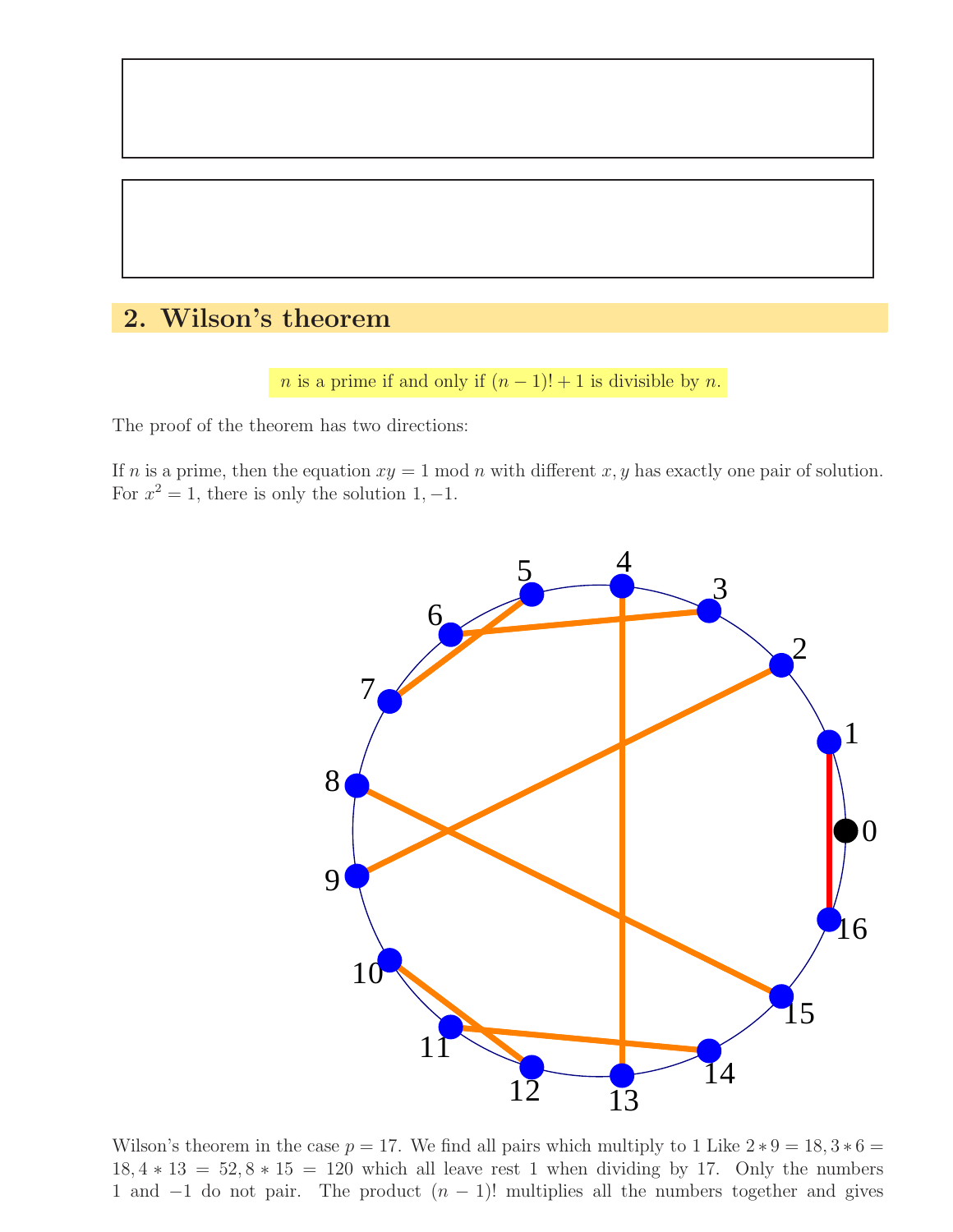$$
(-1) \cdot 1(2*9)(3*6)(4*13)(5*7)(8*15)(10*12)(11*14) = -1.
$$

Problem 1) Verify the proof either in the case  $p = 13$  or  $p = 29$ .



If  $n = pq$  is not a prime and larger than 4, then  $(n - 1)!$  is divisible by n because it is a multiple of  $p$  and  $q$ .

Problem 2) Verify this in the concrete case of  $n = 15$ . Why is

$$
15! = 1 * 2 * 3 * 4 * 5 * 6 * 7 * 8 * 9 * 10 * 11 * 12 * 13 * 14
$$

a multiple of 15?

## Fermat's little theorem

We look at the proof of Fermat's theorem which states that

 $a^p - a$  is divisible by p for all prime p.

The binomial formula is

$$
(a+b)^n = a^n + \binom{n}{1} a^{n-1}b + \binom{n}{2} a^{n-2}b^2 + \dots + \binom{n}{n-1} ab^{n-1} + b^n
$$

In the case  $b = 1$  it means

$$
(a+1)^n = a^n + \binom{n}{1} a^{n-1} + \binom{n}{2} a^{n-2} + \dots + \binom{n}{n-1} a + 1
$$

#### 4. The steps

1. Check that Fermat's theorem is true for  $a = 0$  and  $a = 1$ .